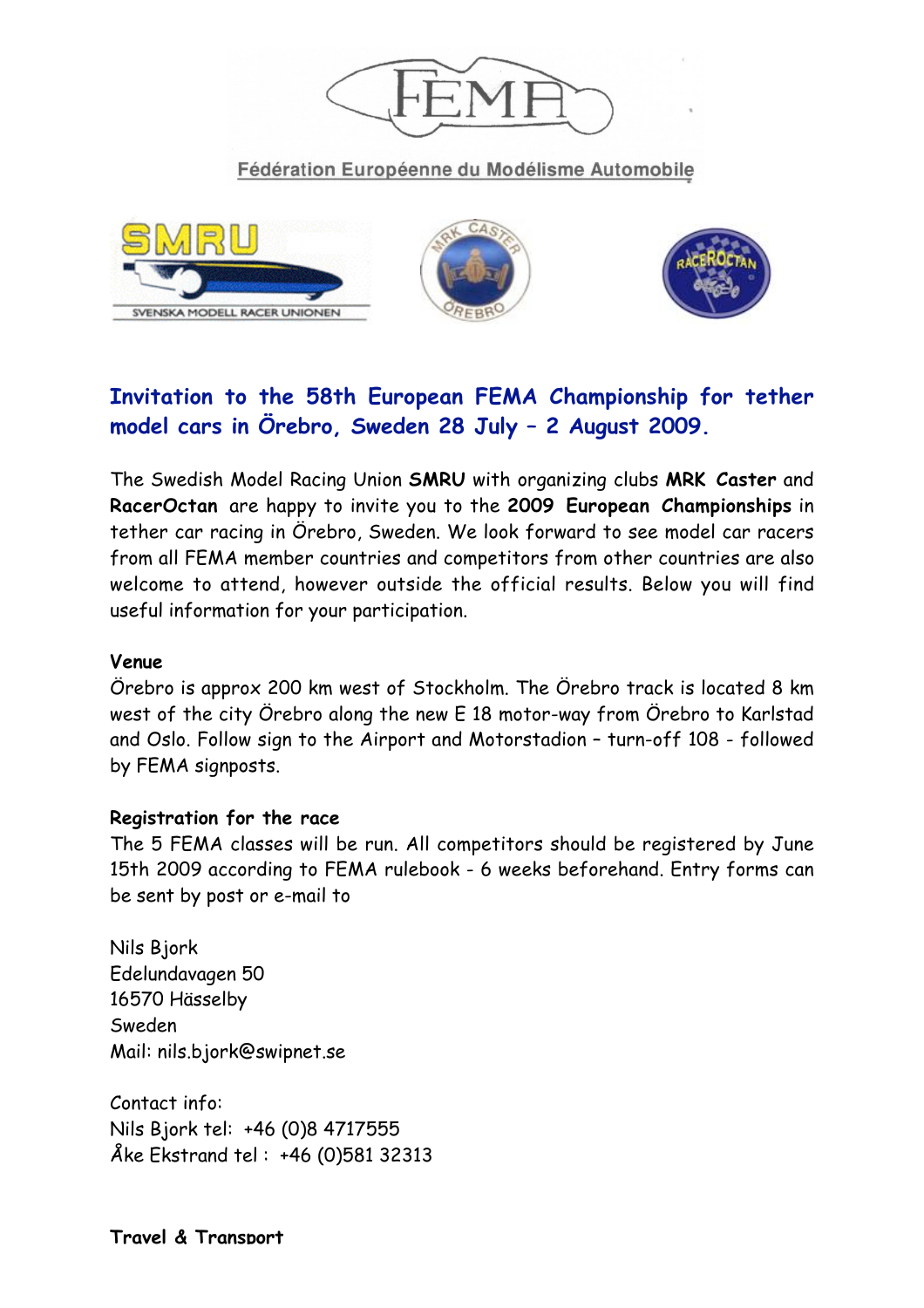By flight to **Arlanda Airport/Stockholm** and airport bus (110 SEK single ticket) to Stockholm City terminal and Intercity or Regional train to Örebro (leaves at every second hour), approx 2 hour trip (230 SEK/ single ticket). If you plan to come by train please call the phone at track +46 (0) 19 241080 to be picked up at Örebro Central station. By car from Arlanda airport, drive **E4** south towards Stockholm and turn right on to **E18** at Järva Krog. If you come by car from Stockholm use **E18** to Örebro and turn right on **E18** (Karlstad / Oslo) and look out for the Airport and Motorstadion sign – turn-off 108 - and later FEMA signs that will take you to the track

## **Accommodation**

Arrangements have been made at **Hotel Scandic Örebro**. We hope that all participants can stay at this hotel in order to simplify the transportation and possibility to spend time off track together.

Apply direct to Hotel Scandic for accommodation. Mention model car comp. **Hotel Scandic West Örebro** Västhagsgatan 1B SE-70346 Örebro Tel +46 19 767 44 00 Fax +46 19 767 44 11 orebrovast@scandic-hotels.com www.scandic-hotels.se/orebrovast

Prices: 790 SEK/single room, 890 SEK/double room, 990 SEK/triple room/night including breakfast and free access to hotel relax area.

**Food:** A catering lunch will be provided and the kiosk will be open all day with lemonade, coffee, cakes and hot dogs.

# **Track manager and race officials**

| Racedirector:    | Nils Björk, Leif Persson ass.                          |
|------------------|--------------------------------------------------------|
| Timing office:   | Hans Björk, Lars Sundberg.                             |
| Secretariat:     | Kerstin Björk                                          |
| Cashier:         | Mats Böhlin                                            |
| Processing:      | Mats Böhlin, Johan Clason.                             |
| Track manager:   | Nils-Erik Palmén                                       |
| Cables and Fuel: | Ulf Ek                                                 |
| Speaker:         | Ivar Thorpman                                          |
| Race Jury:       | Lembit Vaher (Est), Daniel Kiechl(Ch), Thomas Finn (D) |

# **Starting order**

The starting order for the first heat will be set in the official starting list. The starting order for first 3 is according to the 57-th European Championship (2008), current Champion + 2 in each class starts first and other participants follow in ranked order after current world fastest. Participants not ranked, starting positions will be drawn by the organizers - positions after 20-th.